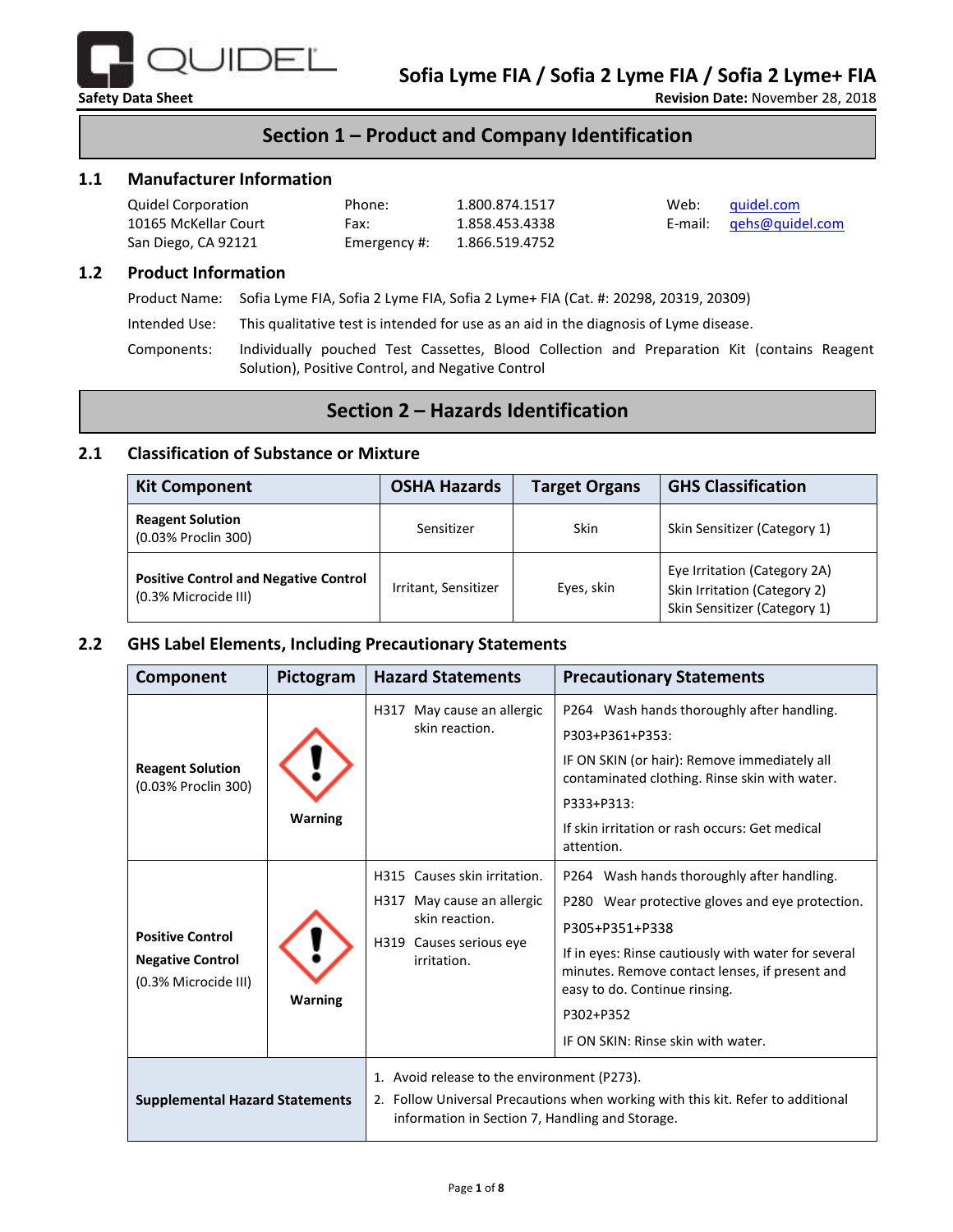

## **Section 3 – Composition / Information on Ingredients**

### **3.1 Mixtures**

| <b>Kit Component</b>    | <b>Chemical Name</b>                                                                                                                    | CAS#       | <b>EINECS#</b> | Conc. (%)     | Component<br><b>Volume</b> |
|-------------------------|-----------------------------------------------------------------------------------------------------------------------------------------|------------|----------------|---------------|----------------------------|
| <b>Reagent Solution</b> | <b>Mixture for Proclin 300:</b><br>5-Chloro-2-methyl-2, 3-<br>dihydroisothiazol-3-one; 2-Methyl-2, 3-<br>dihydroisothiazol-3-one (3:1)  | 55965-84-9 |                | 0.03          | $0.3$ mL                   |
| <b>Positive Control</b> | <b>Mixture for Microcide III:</b><br>2-Methyl-4-isothiazolin-3-one (<1%);<br>Magnesium nitrate (<2%)                                    |            |                | 0.30          | $2.55$ mL<br>$2.55$ mL     |
| <b>Negative Control</b> | <b>Mixture for Microcide III:</b><br>1.<br>2-Methyl-4-isothiazolin-3-one (<1%);<br>Magnesium nitrate (<2%)<br>Lyme Negative Serum<br>2. |            |                | 1.0.3<br>2.10 | $2.55$ mL                  |

# **Section 4 – First Aid Measures**

#### **4.1 Description of First Aid Measures**

Move out of exposure area. Consult a physician. Show this safety data sheet to the doctor in attendance, as necessary.

| If inhaled:              | Move the person to fresh air and support breathing as required.                                                                                                            |
|--------------------------|----------------------------------------------------------------------------------------------------------------------------------------------------------------------------|
| In case of skin contact: | Wash affected area with soap and water. Seek medical advice if irritation develops.                                                                                        |
| In case of eye contact:  | Rinse cautiously with water for several minutes. Remove contact lenses, if present and easy<br>to do. Continue rinsing. If eye irritation persists, get medical attention. |
| If swallowed:            | Do not induce vomiting. Never give anything by mouth to an unconscious person. Rinse<br>mouth with water (do not swallow). Seek medical advice if irritation develops.     |

### **4.2 Most Important Symptoms and Effects (both acute and delayed)**

To the best of our knowledge, the chemical, physical, and toxicological properties have not been thoroughly investigated.

### **4.3 Indication of Any Immediate Medical Attention and Special Treatment Needed**

No specific measures identified.

## **Section 5 – Fire Fighting Measures**

#### **5.1 General Advice**

Only individuals properly trained and issued appropriate personal protective equipment should respond and attempt to extinguish a fire.

#### **5.2 Suitable Extinguishing Media**

For small fires, use dry chemical, water spray, carbon dioxide or alcohol-resistant foam.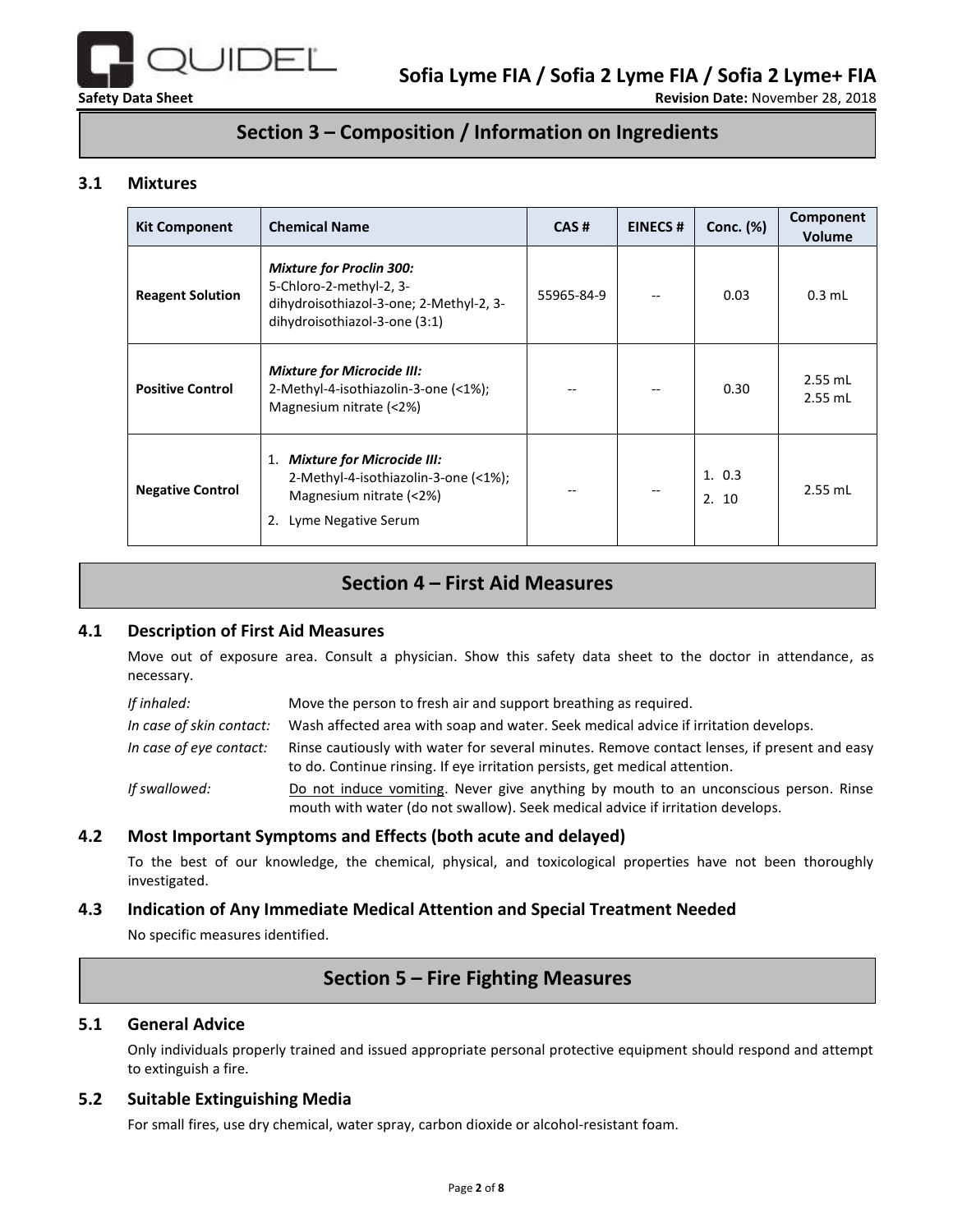

## **Section 5 – Fire Fighting Measures (cont'd)**

#### **5.3 Special Hazards Arising from the Substance of Mixture**

Nature of decomposition products not known

#### **5.4 General Fire Hazards**

The components within this kit will not significantly contribute to the intensity of a fire.

#### **5.5 Fire Fighting Equipment**

Firefighters should wear full protective gear when responding to fires.

## **Section 6 – Accidental Release Measures**

#### **6.1 General Advice**

Only individuals properly trained and issued appropriate personal protective equipment should respond and attempt to clean up a spill or release.

#### **6.2 Personal Precautions**

Use personal protective equipment, including protective gloves and safety glasses when cleaning up spills associated with the components of this kit. Avoid breathing vapors, mist or gas. Ensure adequate ventilation. Keep all unnecessary personnel away from the spill area.

#### **6.3 Materials and Methods for Clean-Up**

Wipe up with inert absorbent material (e.g., paper towel, etc.). Thoroughly wash the area with soap and water after a spill or release clean-up.

#### **6.4 Recovery and Neutralization**

Collect spilled material and clean-up supplies and place in sealed container for disposal. Refer to Section 13 for disposal guidance.

#### **6.5 Environmental Precautions**

Contain spill to prevent migration to drains, sewers or open water sources. Discharge into the environment must be avoided.

## **Section 7 – Handling and Storage**

#### **7.1 Specific Use**

Refer to product specific Package Insert. Not for use by the public.

#### **7.2 Precautions for Safe Handling**

As with all chemical and biological substances, avoid getting the components within this kit ON YOU or IN YOU. Wash exposed areas thoroughly after working with the components of this kit. Do not eat or drink while handling this kit. The Sofia 2 Lyme FIA and Sofia Lyme FIA kits should be handled only by qualified individuals who are familiar with the potential hazards. Keep out of reach of the public.

#### **7.3 Universal Precautions**

No known test method can offer complete assurance that product(s) derived from human blood, serum or plasma used in components of this kit will not transmit infectious agents. All blood products should be treated as potentially infectious; use universal precautions. Users should ensure the use of proper personal protective equipment (PPE), covering of any cuts or abrasions on the skin (hands), and follow standard protocols for the decontamination of work surfaces when testing has been completed. Always wash hands thoroughly after handling the components within this kit.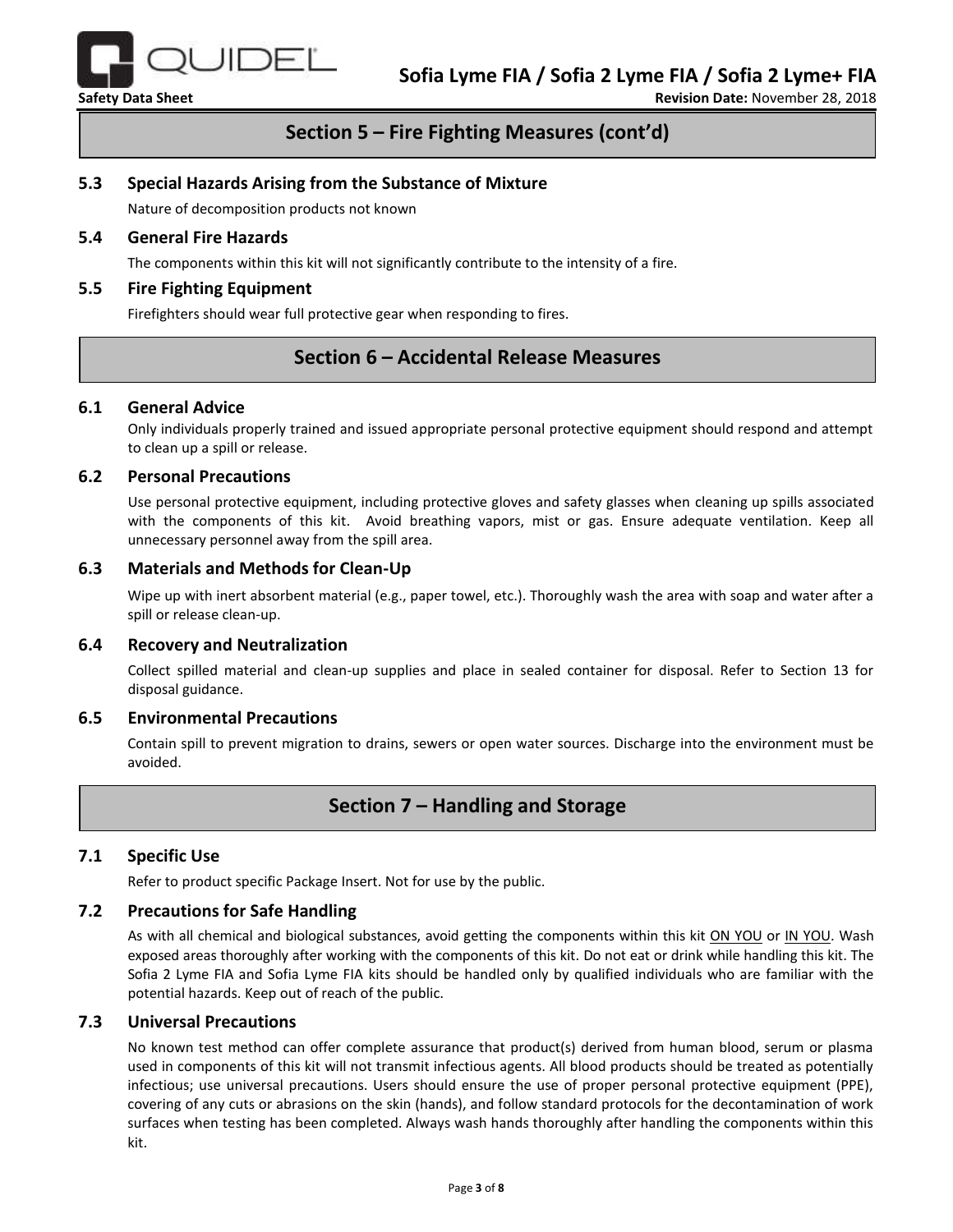

# **Section 7 – Handling and Storage (cont'd)**

#### **7.4 Conditions for Safe Storage**

To maintain efficacy, store according to the kit specific Package Insert instructions.

### **7.5 Incompatibilities**

To maintain efficacy, store according to the kit specific Package Insert instructions.

## **Section 8 – Exposure Controls and Personal Protection**

#### **8.1 Exposure Limits**

No data available for the components contained within this kit.

#### **8.2 Exposure Controls:**

| <b>Engineering Measures</b>          | Use with adequate ventilation.                                                                                                                                                                                                          |  |  |
|--------------------------------------|-----------------------------------------------------------------------------------------------------------------------------------------------------------------------------------------------------------------------------------------|--|--|
| <b>Personal Protective Equipment</b> |                                                                                                                                                                                                                                         |  |  |
| <b>Respiratory Protection:</b>       | None needed under normal conditions of use.                                                                                                                                                                                             |  |  |
| Hand Protection:                     | Handle with appropriately rated chemical resistant gloves. Gloves should be<br>inspected prior to use. Use proper glove technique to remove gloves to avoid<br>contact with skin. Wash hands after handling the components in this kit. |  |  |
| Eye Protection:                      | Wear safety glasses with side shields or goggles to prevent eye contact.                                                                                                                                                                |  |  |
| <b>Skin and Body Protection:</b>     | Use body protection appropriate for the task. A laboratory coat is recommended.                                                                                                                                                         |  |  |
| Hygiene Measures:                    | Wash hands before and after use and at the end of the workday.                                                                                                                                                                          |  |  |

#### **8.3 Environmental Exposure Controls**

No special environmental controls are required.

#### **8.4 Special Notes**

No data available

# **Section 9 – Physical and Chemical Properties**

| <b>Characteristic</b>           | <b>Reagent Solution</b>      | <b>Positive Control</b> | <b>Negative Control</b> |
|---------------------------------|------------------------------|-------------------------|-------------------------|
| Boiling Point (°C)              | No data available            | No data available       | No data available       |
| Melting Point $(°C)$            | No data available            | No data available       | No data available       |
| Specific Gravity ( $H_2O = 1$ ) | No data available            | No data available       | No data available       |
| Vapor Pressure (mm Hg)          | No data available            | No data available       | No data available       |
| Vapor Density (Air = $1$ )      | No data available            | No data available       | No data available       |
| Evaporation Rate (Ether = $1$ ) | No data available            | No data available       | No data available       |
| рH                              | Neutral                      | Neutral                 | Neutral                 |
| Solubility in Water             | Soluble                      | Soluble                 | Soluble                 |
| Appearance and Odor             | Slight blue liquid, odorless | Clear liquid, odorless  | Clear liquid, odorless  |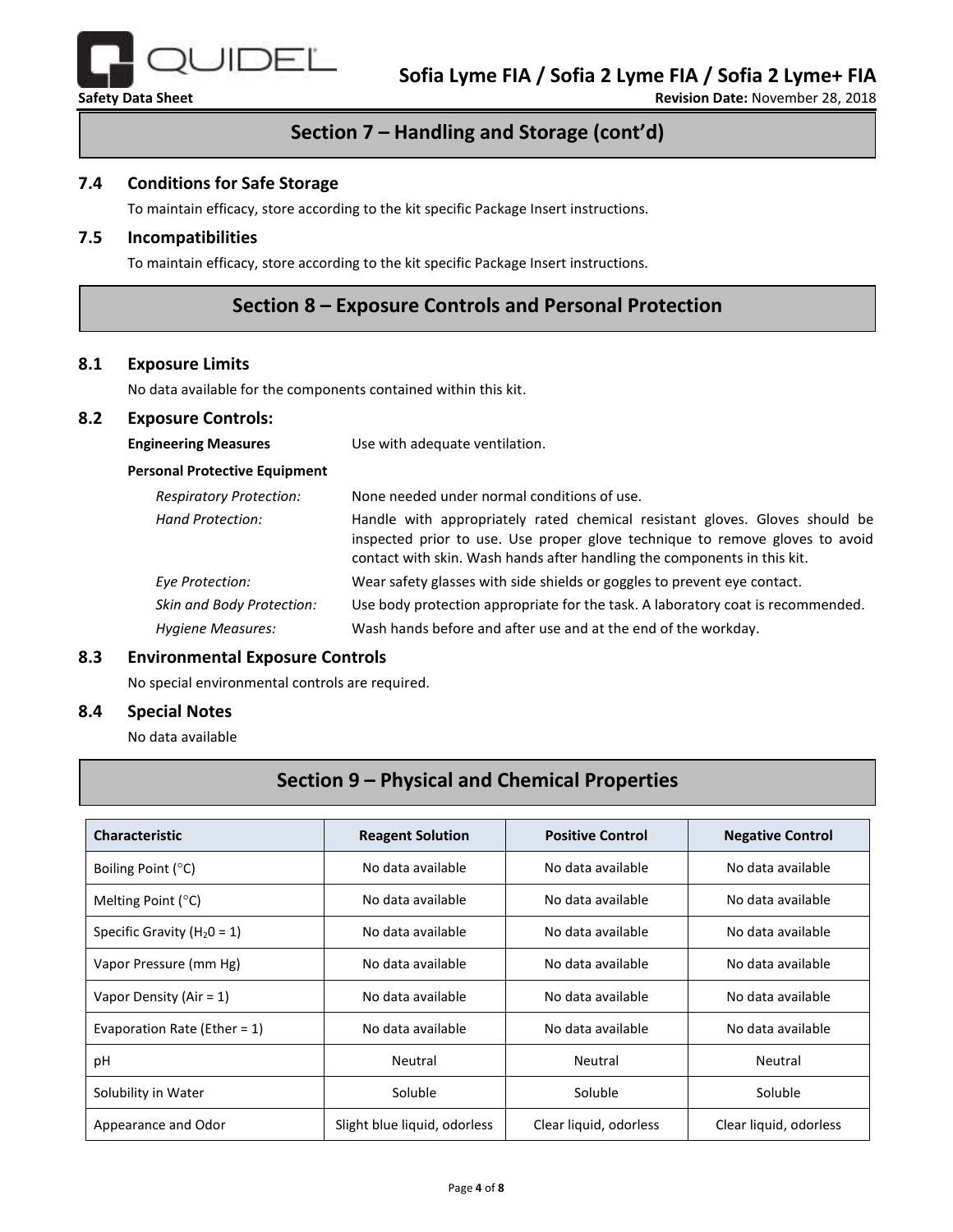

## **Section 10 – Stability and Reactivity**

| <b>Characteristic</b>                   | <b>Reagent Solution</b> | <b>Positive Control</b> | <b>Negative Control</b> |
|-----------------------------------------|-------------------------|-------------------------|-------------------------|
| <b>Component Stability</b>              | Stable                  | Stable                  | Stable                  |
| <b>Hazard Reaction Potential</b>        | No data available       | No data available       | No data available       |
| <b>Conditions to Avoid</b>              | No data available       | No data available       | No data available       |
| <b>Materials to Avoid</b>               | No data available       | No data available       | No data available       |
| <b>Hazardous Decomposition Products</b> | No data available       | No data available       | No data available       |

# **Section 11 – Toxicological Information**

## **11.1 Information on Toxicological Effects**

#### **Acute Toxicity**

**Component Analysis – LD50 / LC50 / Irritation** (No specific data available for the Reagent Solution)

| <b>Chemical Name</b>                                                                                                                  | CAS#       | <b>RTECS#</b> | <b>Information</b>                                                       |                                                             |     |                        |
|---------------------------------------------------------------------------------------------------------------------------------------|------------|---------------|--------------------------------------------------------------------------|-------------------------------------------------------------|-----|------------------------|
| <b>Mixture for Proclin 300:</b><br>5-Chloro-2-methyl-2, 3-<br>dihydroisothiazol-3-one; 2-Methyl-2,<br>3-dihydroisothiazol-3-one (3:1) | 55965-84-9 |               | Oral $LD_{50}$<br>Inhalation LC <sub>50</sub><br>Dermal LD <sub>50</sub> | Rat<br>No data available<br>Rabbit                          | 862 | mg/kg<br>$2,800$ mg/kg |
| <b>Mixture for Microcide III:</b><br>2-Methyl-4-isothiazolin-3-one (<1%);<br>Magnesium nitrate (<2%)                                  | $-$        |               | Oral $LD_{50}$<br>Inhalation $LC_{50}$<br>Dermal LD <sub>50</sub>        | No data available<br>No data available<br>No data available |     |                        |

**Potential Health Effects –** Reagent Solution, Positive Control, Negative Control – Irritant, Sensitizer

| Skin Corrosion/ Irritation:        | No data available       |                   | Inhalation: May cause respiratory tract irritation. |
|------------------------------------|-------------------------|-------------------|-----------------------------------------------------|
| Serious Eye Damage / Irritation:   | No data available       | Skin:             | May cause skin irritation upon contact.             |
| Respiratory or Skin Sensitization: | May act as a sensitizer | Eves:             | May cause serious eye irritation.                   |
| Generative Cell Mutagenicity:      | No data available       | <i>Ingestion:</i> | May be harmful if swallowed.                        |

#### **Carcinogenicity**

No component of the Sofia 2 Lyme FIA and Sofia Lyme FIA kits present at levels greater than or equal to 0.1% is identified as probable, possible or confirmed human carcinogen by the ACGIH, IARC, NTP or OSHA.

| <b>Reproductive Toxicity</b>                         | No data available                              |                          |                   |
|------------------------------------------------------|------------------------------------------------|--------------------------|-------------------|
| Teratogenicity                                       | No data available                              |                          |                   |
| <b>Specified Target Organ General Toxicity (GHS)</b> |                                                |                          |                   |
| Single Exposure (GHS):                               | No data available                              | Repeated Exposure (GHS): | No data available |
| <b>Aspiration Hazard</b>                             | None anticipated under product use conditions. |                          |                   |
| <b>Synergistic Effects</b>                           | No data available                              |                          |                   |

### **11.2 Signs and Symptoms of Exposure**

To the best of our knowledge, the chemical, physical, and toxicological properties have not been thoroughly investigated for the Sofia 2 Lyme FIA and Sofia Lyme FIA components.

### **11.3 Additional Information**

Sensitization: The Reagent Solution contains a small volume of a very dilute, sensitizing preservative (Proclin 300). Though the potential for an allergic response is greatly reduced by the dilution, sensitization threshold is unknown; thus, handle accordingly.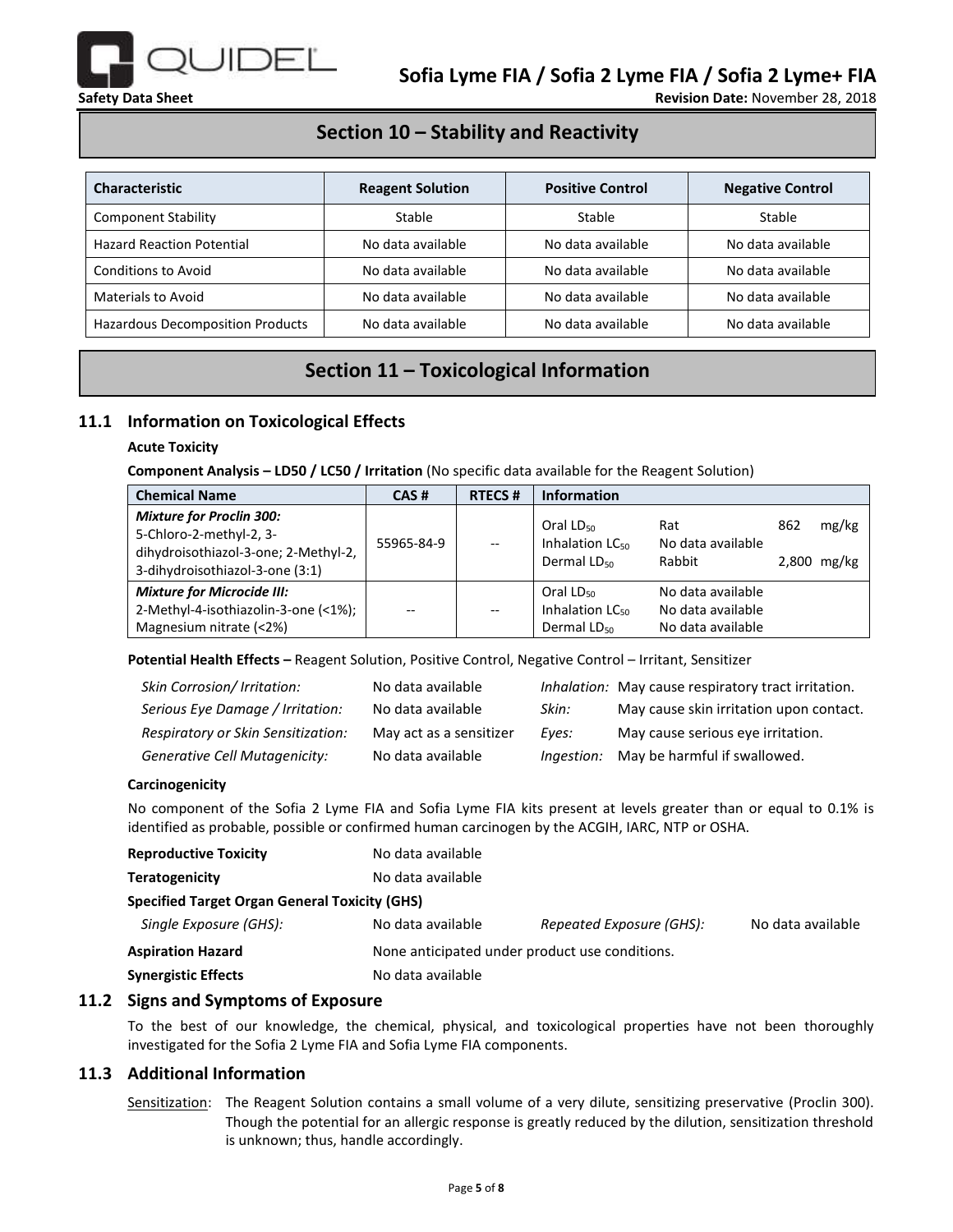

## **Section 12 – Ecological Information**

| 12.1 Ecotoxicity                 | No data available |
|----------------------------------|-------------------|
| 12.2 Persistence / Degradability | No data available |
| 12.3 Bioaccumulation             | No data available |
| 12.4 Mobility in Soil            | No data available |
| 12.5 PBT and vPvB Assessment     | No data available |

#### **12.6 Other Adverse Effects**

An environmental hazard cannot be excluded in the event of unprofessional handling or disposal. Avoid reease to the environment.

*Proclin 300 is very toxic to aquatic life with long lasting effects.*

## **Section 13 – Disposal Considerations**

#### **13.1 Waste Disposal Instructions**

Utilize appropriate personal protective equipment and spill control when handling wastes generated from using this kit. Do not discharge the solution or controls into drains, water courses or onto the ground.

### **13.2 Disposal of Product and Contaminated Packaging**

Dispose of waste materials, unused components and contaminated packaging in compliance with country, federal, state and local regulations. If unsure of the applicable regulatory requirements, contact a licensed professional waste disposal service to dispose of this material.

## **Section 14 – Transportation Information**

**14.1 U.S. Department of Transportation (DOT)** This kit is not regulated for transport.

**14.2 International Air Transportation (IATA)** This kit is not regulated for transport.

**14.3 International Maritime Dangerous Goods (IMDG)** This kit is not regulated for transport.

# **Section 15 – Regulatory Information**

#### **15.1 U.S. Federal Regulations**

OSHA Hazards Reagent Solution, Positive Control, Negative Control: Irritant, Sensitizer

SARA 302 The following chemicals are subject to reporting levels established by SARA Title III, Section 302: No chemicals in this kit are subject to the reporting requirements of SARA Title III, Section 302.

SARA 313 The following chemicals are subject to reporting levels established by SARA Title III, Section 313: This material does not contain any chemical components with known CAS numbers that exceed the threshold (De Minimis) reporting levels established by SARA Title III, Section 313.

SARA 311/312 Proclin 300 CAS#: 55965-84-9 Acute Health Hazard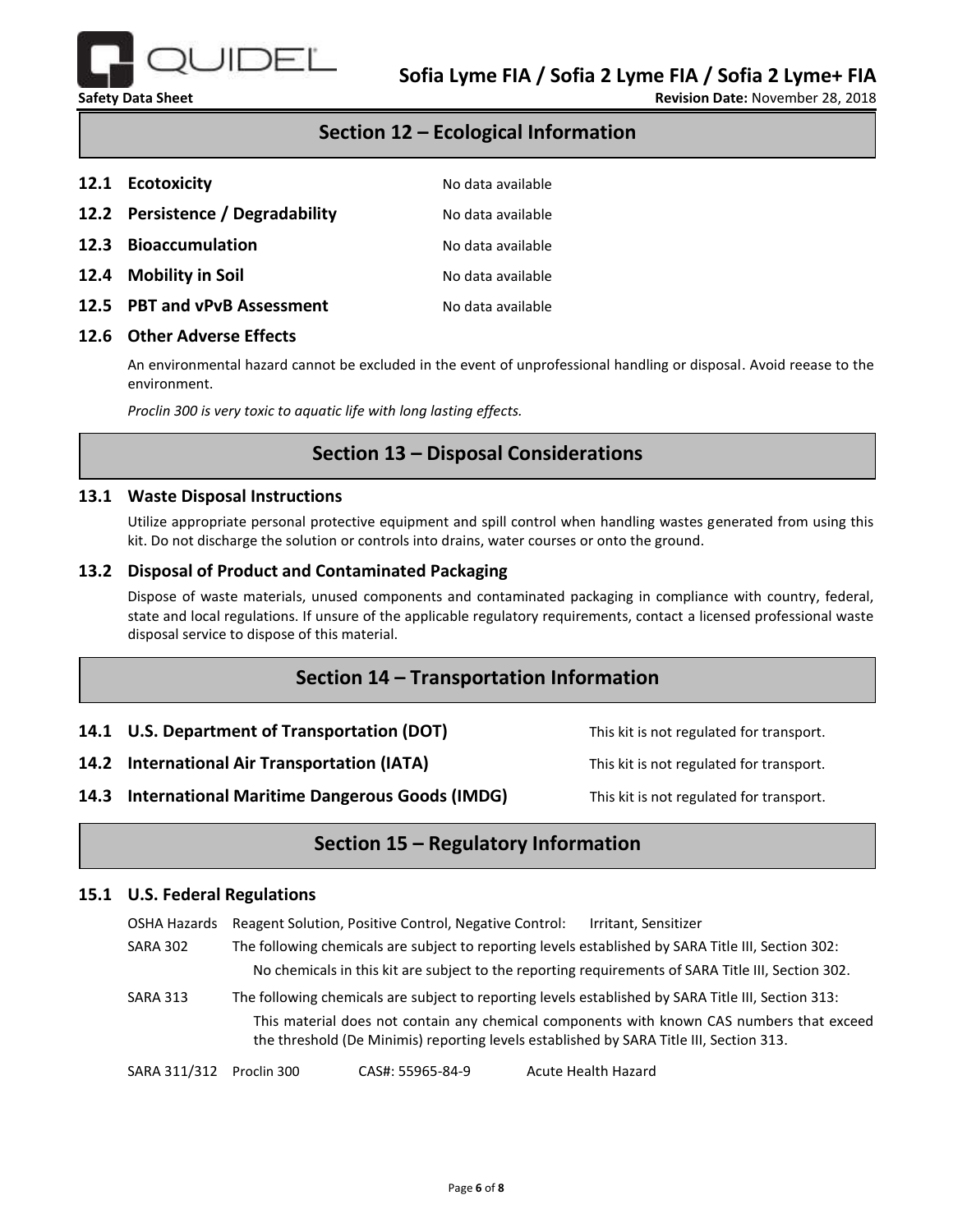

# **Section 15 – Regulatory Information (cont'd)**

## **15.2 State Regulations**

The following chemical(s) appear on one or more of the following state hazardous substances lists:

| <b>Chemical Name</b>                                                                                                              | CAS#       | <b>CA</b> | <b>MA</b> | <b>MN</b> | <b>NJ</b> | PA  | <b>RI</b> |
|-----------------------------------------------------------------------------------------------------------------------------------|------------|-----------|-----------|-----------|-----------|-----|-----------|
| <b>Mixture for Proclin 300:</b><br>5-Chloro-2-methyl-2, 3-dihydroisothiazol-3-one;<br>2-Methyl-2, 3-dihydroisothiazol-3-one (3:1) | 55965-84-9 | No.       | No        | No        | Yes       | Yes | No        |
| <b>Mixture for Microcide III:</b><br>2-Methyl-4-isothiazolin-3-one (<1%);<br>Magnesium nitrate (<2%)                              |            | No        | No        | No        | No        | No  | No        |

#### **California Prop 65**

This product does not contain any chemicals known to the State of California to cause cancer, birth defects, or any other reproductive harm.

#### **15.3 Canadian – WHMIS Classification**

| <b>Chemical Name</b>                                                                                                              | CAS#       | <b>Classification</b>                                                                 |  |  |
|-----------------------------------------------------------------------------------------------------------------------------------|------------|---------------------------------------------------------------------------------------|--|--|
| <b>Mixture for Proclin 300:</b><br>5-Chloro-2-methyl-2, 3-dihydroisothiazol-3-one;<br>2-Methyl-2, 3-dihydroisothiazol-3-one (3:1) | 55965-84-9 | <b>Toxic Material Causing Other Toxic Effects</b><br>D <sub>2</sub> B<br>- Sensitizer |  |  |
| <b>Mixture for Microcide III:</b><br>2-Methyl-4-isothiazolin-3-one (<1%);<br>Magnesium nitrate (<2%)                              | --         | <b>Toxic Material Causing Other Toxic Effects</b><br>D <sub>2</sub> B<br>- Sensitizer |  |  |

### **15.4 Additional Regulatory Information**

#### **Safety, Health and Environmental regulations/legislation specific for the mixture:**

European Union – Regulation (EC) 1907/2006.

#### **Chemical Safety Assessment:**

Not completed for the components contained within this kit.

#### **NFPA Kit Classification:**

| Health Hazard (blue):       |      |  |
|-----------------------------|------|--|
| Fire Hazard (red):          |      |  |
| Reactivity Hazard (yellow): |      |  |
| Special Hazards (white):    | None |  |
|                             |      |  |